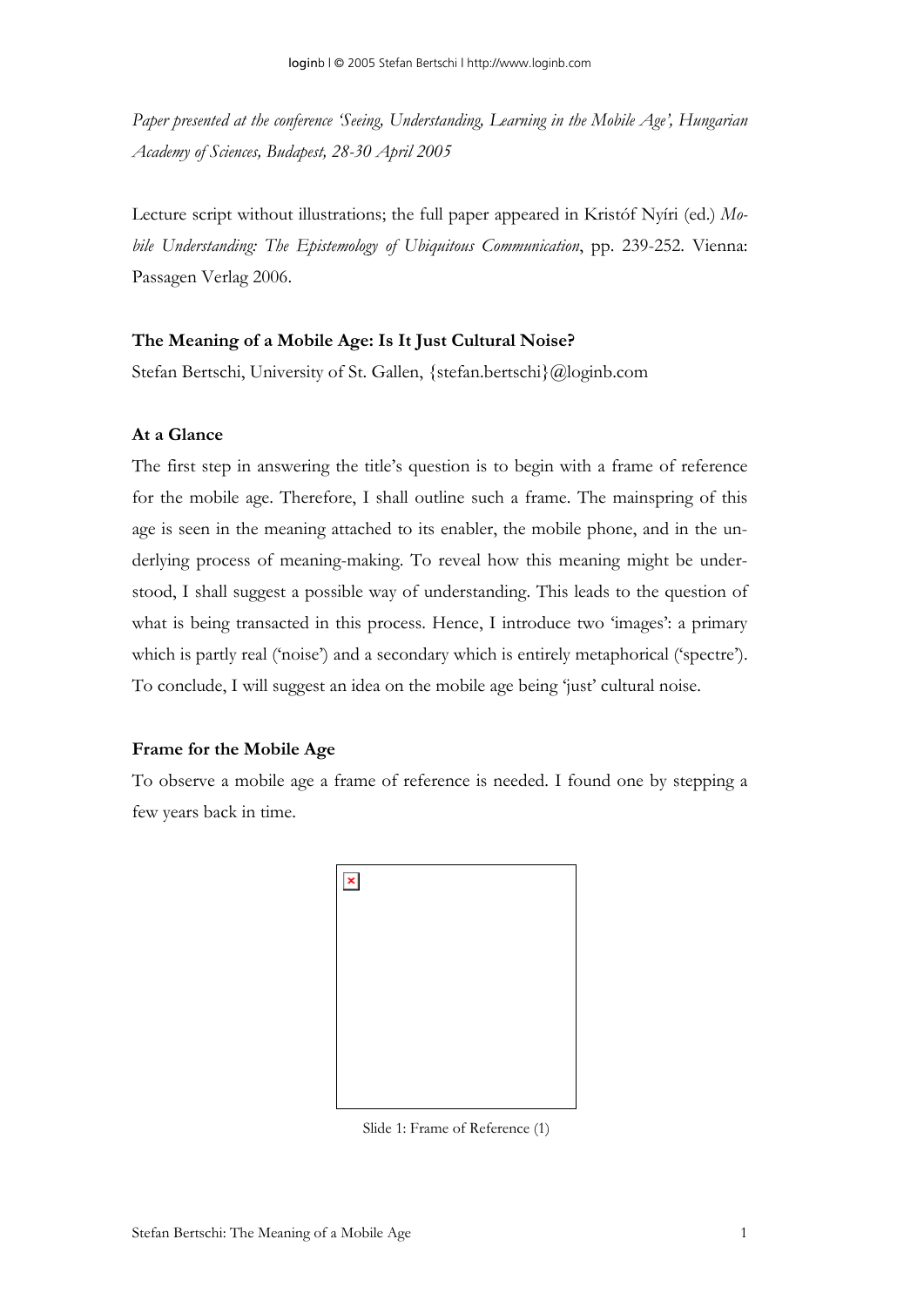In the third century before Common Era Aristotle posited that the heavens consist of spheres, with the 'Primum Mobile', or 'First Moveable', giving motion to all the spheres within it.

Medieval cosmology was centred around the concept of the Ptolemaic universe (approx. 150 CE) which is shown on the first slide. Centremost is the earth, the tenth sphere is the 'Primum Mobile' – revolving and carrying with it all the other spheres. 'Primum Mobile' is figuratively applied to a machine which communicates motion to several others.



Slide 2: Frame of Reference (2)

I introduce an adapted picture to visualise a mobile age (see slide 2). Centremost is the human being (not shown on the slide), embedded in a specific culture. In a contemporary mobile age it is the mobile phone which acts as 'Primum Mobile'. It does so via communication onto the social sphere and people's culture. Mobile technology causes events to happen, changes the way people are acting, thinking, making meaning of such an age.

#### **Meaning of Mobiles**

Current social scientific research on mobile phones is mainly centred on 'action', it tries to explore and understand people's action.



Slide 3: Meaning is Understanding (1)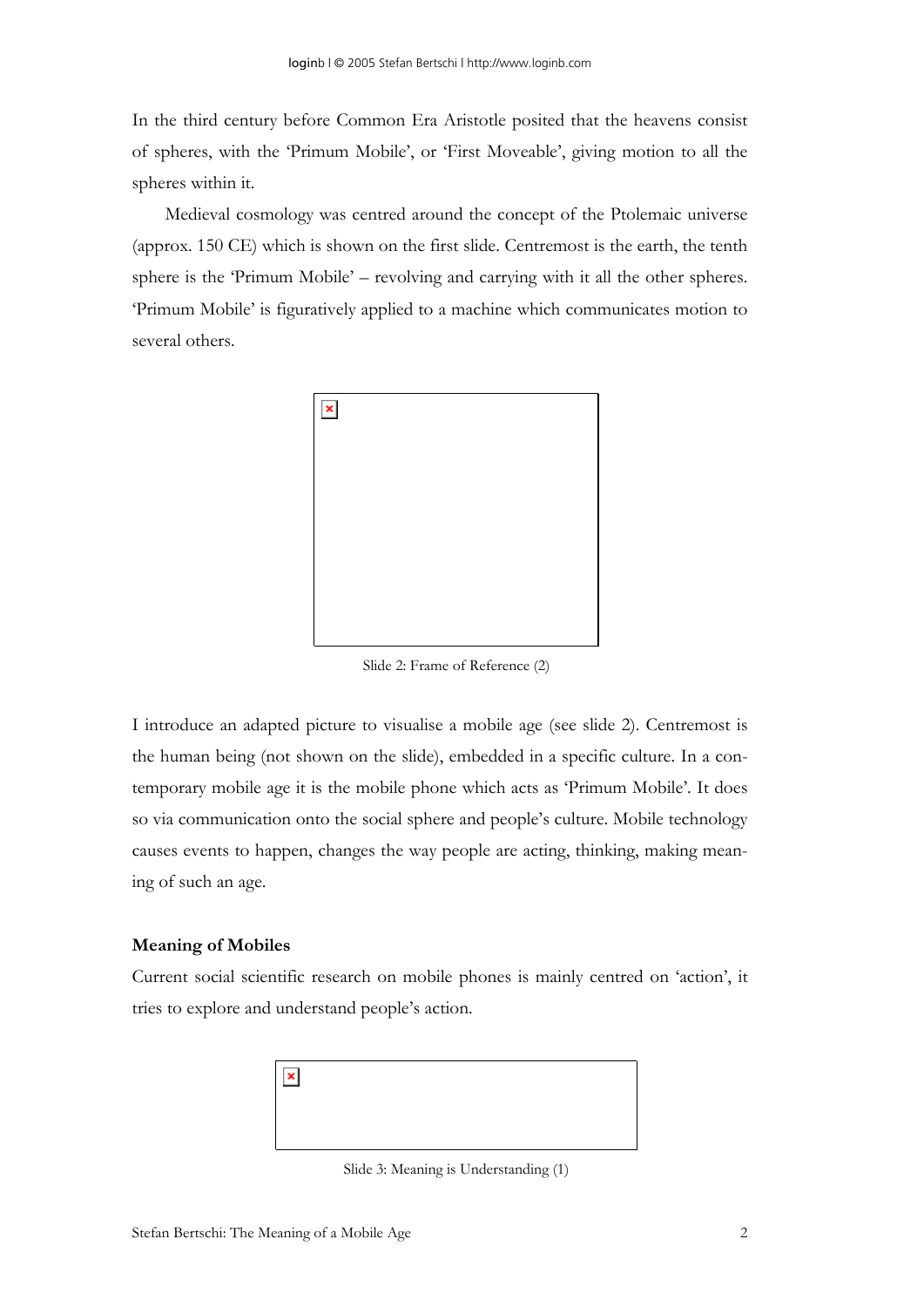Instead of action my approach explores and integrates underlying 'meaning' (see slide 3) and therefore centres on the precondition of Max Weber's definition of 'social action' (but does not focus on the resulting social action as such).

To reveal how 'meaning' was theoretically organised until now, I had a closer look at two different approaches which expressly take meaning into account: 'domestication analysis', represented by Leslie Haddon, and the theory of 'Apparatgeist' by James Katz and Mark Aakhus.

Domestication analysis explores the consumption of technology, tries to understand people's action regarding the mobile phone, and to some degree focuses on technology as the mainspring behind adoption.

The theory of Apparatgeist explores the spirit of the machine and tries to understand how people fit personal technologies into their lives. 'Perpetual contact' is the inherent 'socio-logic' seen by this approach. It brings meaning-making into play, but only partly.

To some extent, both approaches assume that people are well aware of what they are doing with their mobile phone. But there is evidence that this is only partly true. Finally, because domestication analysis is merely oriented towards 'action', and the value of Apparatgeist has yet to be determined, both seem not well suitable for my endeavour.

The mobile phone, I state, produces a separation between the 'thing' it is and what it represents. Therefore it is important to acknowledge that and how people conjoin a meaning to the 'thing'. To develop meaning-making I use a distinct definition (see slide 4).

> "Meaning' is the mapping of a state from a micro level of the system onto a possible attractor at the macro level of the system (i.e., context)" (Yair Neuman)

> > Slide 4: Meaning is Understanding (2)

This process of 'mapping' is what I consider as meaning-making. Still, from a perspective of system theory this definition is deficient because it does not take the social into account. Ignoring this for now, it seems feasible to integrate this definition within my frame of reference.

This step is important since we have to understand the whole system (frame) because the 'person' (in the centre) is linked into larger networks of meaning. But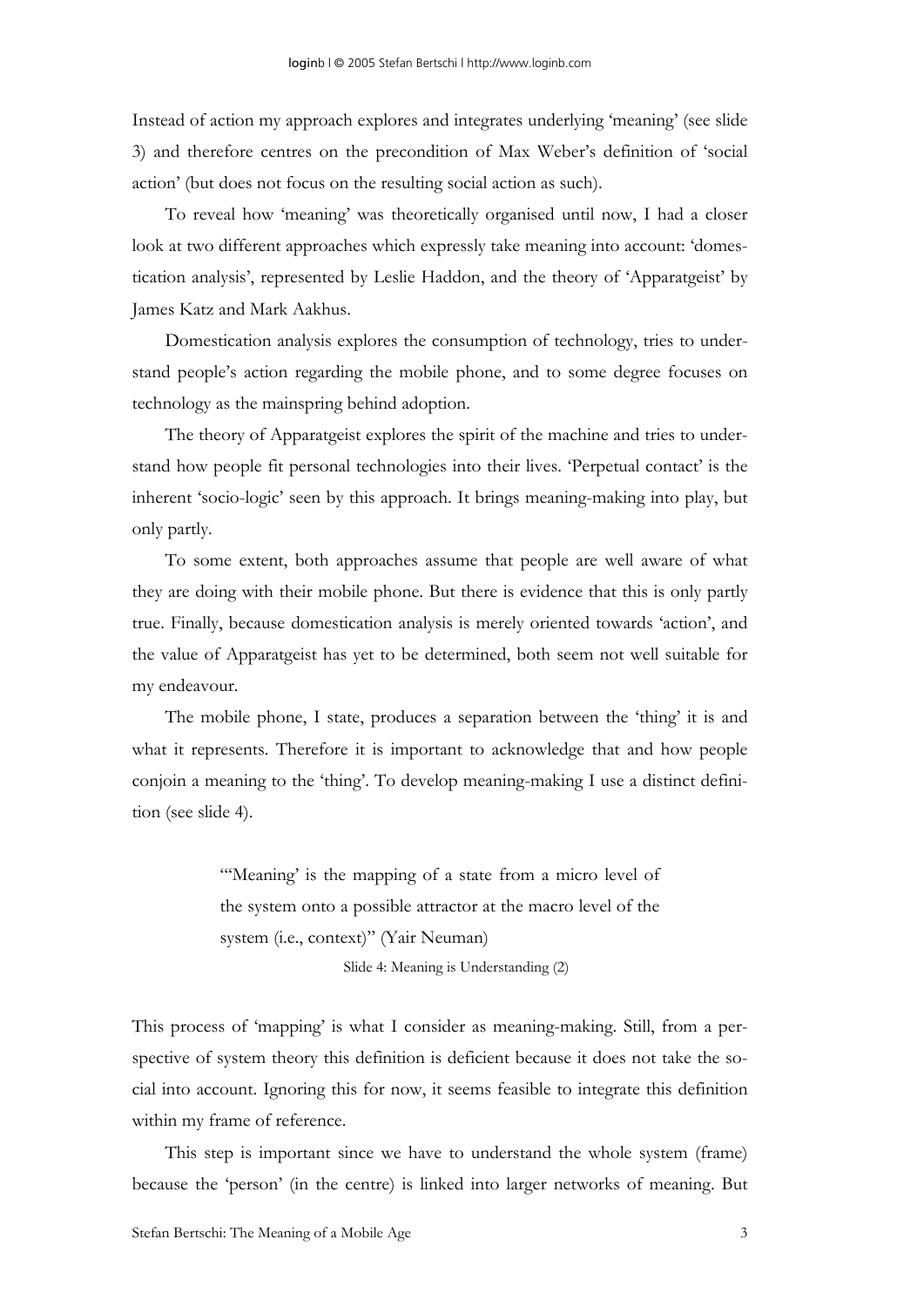what is the motivating power to make the mobile phone meaningful? So far it is what is called 'communication' and 'social' within the frame: People use mobiles mainly to communicate and to sustain social bonds.

Still, this concept – based on frame and definition – is incomplete because it does not reveal what in fact is being transacted in the 'mapping' or process of meaning-making. I contend that it is 'images' or representations which are mapped in this process and which may operate below people's everyday level of awareness.

#### **Noise and Spectre**

In the following I present two 'images', representations or semantics (i.e., metaphors): 'noise' or 'cultural noise' and 'spectre'.

The mobile phone is not merely a technological artefact, it is a cultural artefact because it relates to people and in between them. In electrical engineering the term artefact stands for 'disturbing signal'. From here I proceed to 'noise', both in a real and a metaphorical meaning.

Two examples of real noise are given: First, when the U.S. Federal Communications Commission (FCC) announced its consideration to end the ban on the use of mobile phones during commercial flights, significant opposition arose immediately. The principal objection is 'annoyance'. Second, experimental research gave evidence that mobile phone conversations are felt as being more intrusive than co-present face-to-face conversations where both sides can be heard by bystanders.

One may conclude that the missing part of the conversation – which is specific to mobile phones – produces more 'noise' than the audible part. This is where metaphorical noise or 'cultural noise' comes into play. The origin of the English word 'noise' is the same Old French word which includes meanings from various kinds of sounds to various kinds of disputes.



Slide 5: Noise – The , Honeycomb'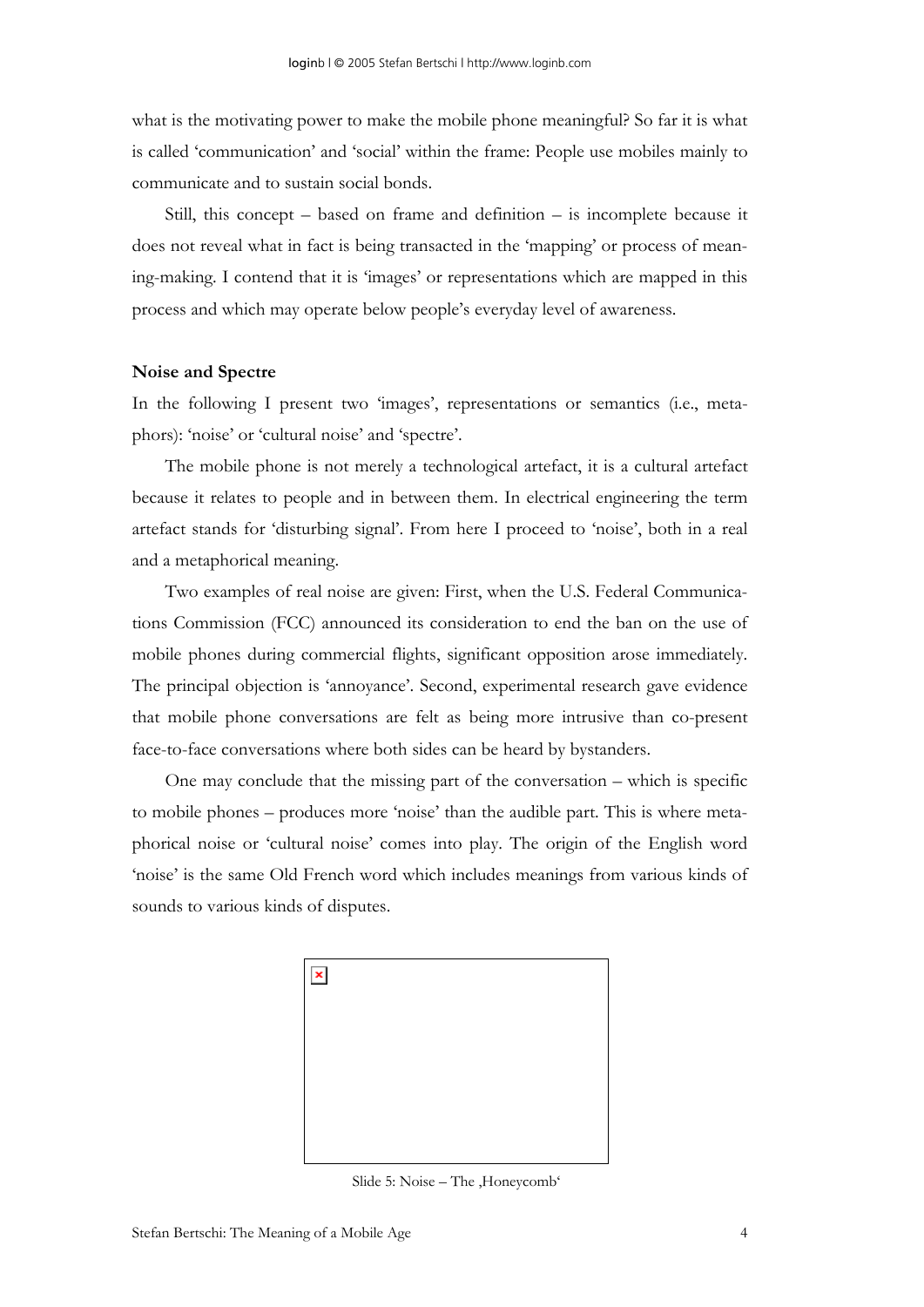The so-called 'honeycomb' (see slide 5) is a result of a media perception analysis on concerns regarding mobile phones. It shows the broad variety of 'cultural noise' inflicted by mobiles which is reflected in the media.

In my talk I exclude Marx and Engels' haunting spectre and most of the etymology of the term 'spectre'. But I assume that it is appropriate to progress to an even stronger metaphor – because of the mobile phone's ghostly character as a commodity in contemporary life and culture. Because it is important for my train of thought, I like to add that the Middle High German noun 'spenst' carries, among others, the meaning of 'temptation' and in French 'spectre' means 'image' as well.

The mobile phone stands for something else than the mere device: it haunts in people's lives which leads back to 'noise' because spectres try to get attention mainly by producing noise. These metaphors show that I am actually not interested in usage or action but in 'images' and representations, in the meaning of a mobile age, in the noise a spectre like the mobile phone evokes in people's heads and in their culture.

> "Look at children's games and plays! When kids draw people, there is nearly always a mobile phone in them. It's even more central in kids' culture than PCs, close to cars and animals. In the grown-up culture, this presence is more subtle. This culture in any case already waits for its sociologist and historian; I don't grasp what's going on, but I know the impact is huge." (Expert, 2004)

#### Slide 6: Cluelessness?

The quote (in slide 6) is taken from a recent expert survey on social trends and mobile phone usage. If even experts do not seem to have a clue it seems to be appropriate to use strong metaphors like 'cultural noise' and 'spectre' to describe the meaning-making of (and within) a mobile age.

What I have presented in this talk is not a theory but a specific point of view. This approach differs from previous approaches because it does not study the phenomena as matter; it rather develops a kind of semiology for the mobile age. I did so by providing a frame of reference and by using rather uncommon metaphors for a given context.